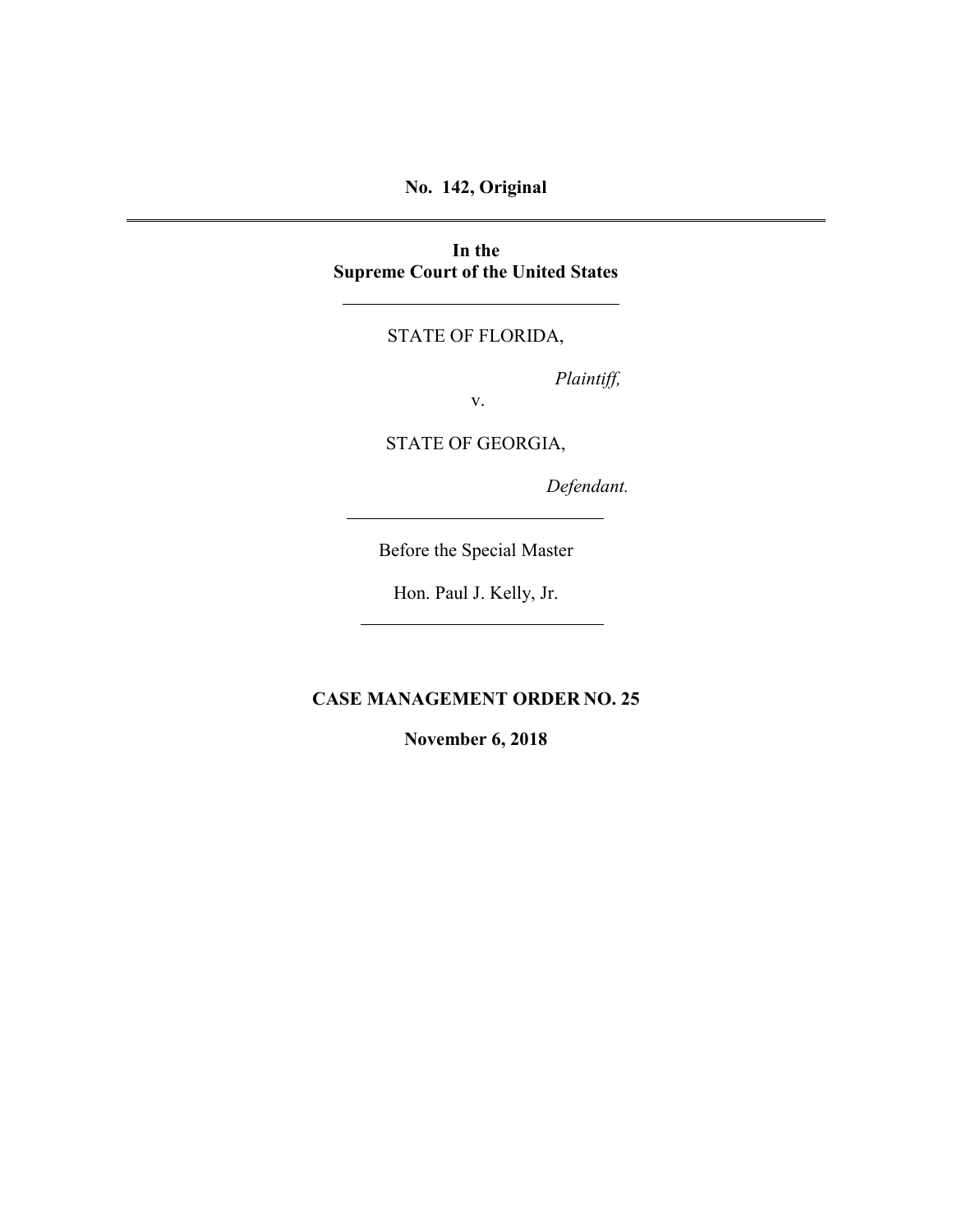## **CASE MANAGEMENT ORDER NO. 25**

In Case Management Order No. 23, the parties were directed to address the following questions:

a. Whether the existing record is sufficient to resolve this case as to the merits of each issue identified by the Supreme Court upon remand;

b. Whether additional discovery is needed and, if so, what specific issue(s) the proposed discovery would address;

c. Whether stipulations are possible as to operative facts, especially as to the relative economic issues;

d. Whether any additional hearings, evidentiary or non-evidentiary, would be beneficial;

e. Whether settlement possibilities have been and will be explored fully; and

f. Whether any other issues should be brought to the attention of the Special Master. CMO No. 23 at 2–3.

Having reviewed the parties' Joint Memorandum of October 2, 2018, the Special Master finds as follows:

a. The existing record is sufficient to resolve this case as to the merits of each issue identified by the Supreme Court upon remand.

b. No additional discovery is needed.

c. Stipulations as to significant operative facts are not possible according to the parties.

d. An additional non-evidentiary hearing may be beneficial; a decision on an additional hearing will not be made until proposed findings of fact and conclusions of law and supplemental briefing is completed.

e. The parties have been unable to settle this matter though there have been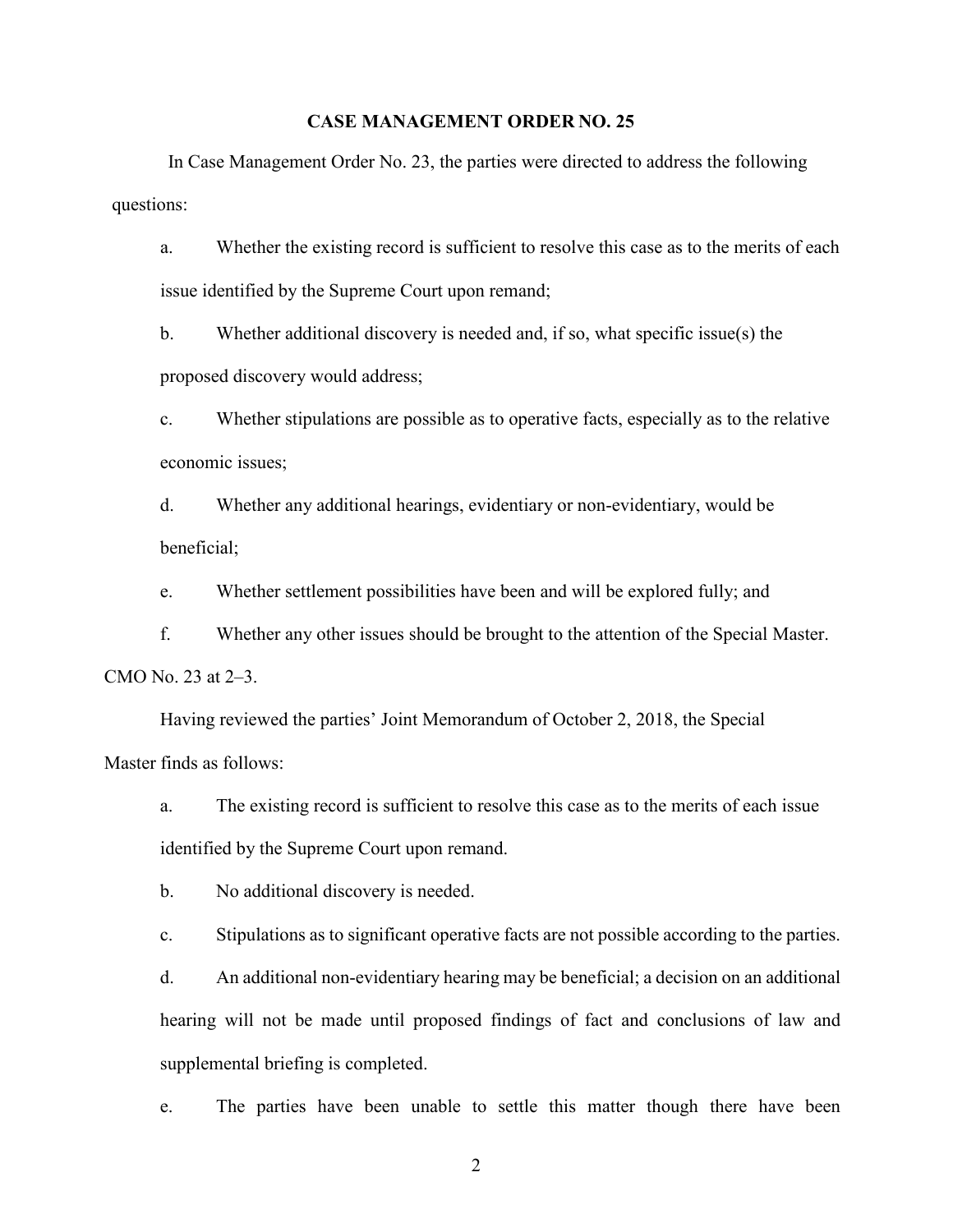unsuccessful settlement negotiations.

f. The parties do not believe there are any other issues that need to be brought to the attention of the Special Master at this time.

On the narrow issue before it, the Supreme Court held that Florida made a legally sufficient showing that it would be possible to fashion an effective remedial decree depending on the answers to evidentiary and legal questions not initially addressed by the Special Master. Florida v. Georgia, 138 S. Ct. 2502, 2527 (2018). Ultimately, Florida must prove by clear and convincing evidence that the benefits of an equitable apportionment decree substantially outweigh any harm that might result. Colorado v. New Mexico, 459 U.S. 176, 187 (1982); Florida, 138 S. Ct. at 2527. The Special Master was tasked with providing findings and conclusions as to five specific questions and any other questions he believed necessary. Florida, 138 S. Ct. at 2518, 2526–27. Under that instruction, the Special Master would like to answer the following questions:

- (1) Has Florida suffered a substantial invasion of rights of a serious magnitude resulting from decreased water flows in the Apalachicola River?
	- a. What injuries constitute that invasion of rights (described concisely)?
	- b. To what extent were those injuries caused by Georgia's consumptive use of water?
	- c. Concerning salinity in the Apalachicola Bay, what are the effects from
		- i. The Sikes Cut through St. George Island?
		- ii. Construction of dams by the Army Corps of Engineers (Corps)?

iii. Deepening channels and ditching and draining swamp areas?

(2) Does Georgia, contrary to equitable principles, take too much water from the Flint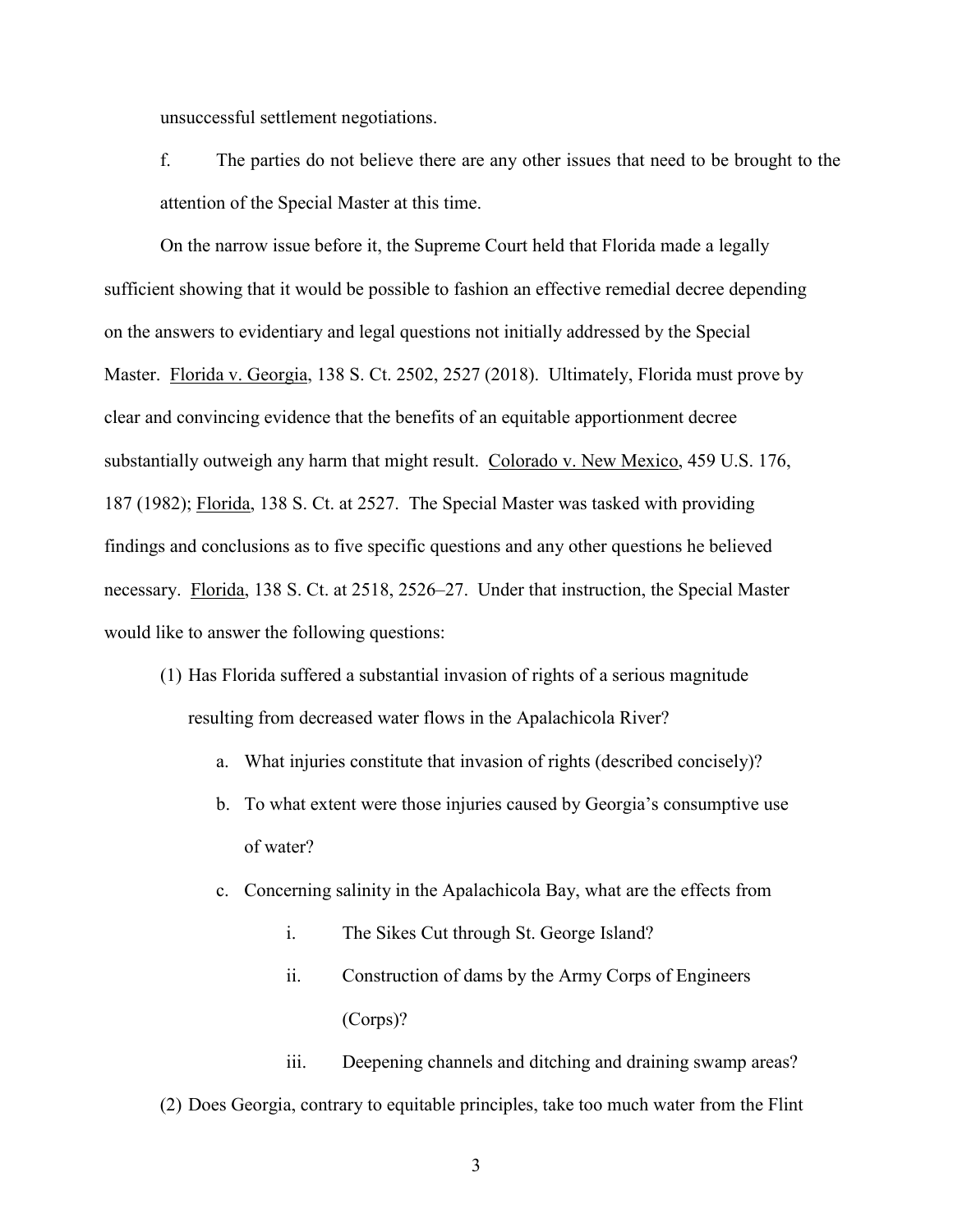## River?

- a. What is Georgia's approximate consumptive use of Flint River water?
- b. If Georgia takes too much water, to what extent? How much is "too much"?
- (3) To what extent would an equity-based cap (please quantify) on Georgia's water consumption result in additional streamflow from the Flint River into Lake Seminole?
- (4) To what extent would additional streamflow into Lake Seminole result in additional streamflow into the Apalachicola River given the Corps' Master Water Control Manual operational rules?
- (5) What is the approximate amount of water that must flow into the Apalachicola River during drought conditions for Florida to receive a significant benefit from a cap on Georgia's use of water? In other words, how much streamflow in the Apalachicola will significantly ameliorate Florida's alleged harms? The more specific, the better. For instance, what flow rates are needed to adequately address each alleged harm?
- (6) To what extent have the conservation steps currently employed by Georgia resulted in additional streamflow into the ACF basin; specifically, what additional measures are being suggested, and how much additional flow can reasonably be expected to reach Florida during drought conditions?
- (7) What costs would an equity-based consumption cap impose on Georgia, and would those costs nevertheless be justified by the benefits to Florida?

Given these questions, by January 31, 2019, the parties should file: (1) proposed findings and conclusions (not to exceed 20 pages) and (2) supplemental briefs (not to exceed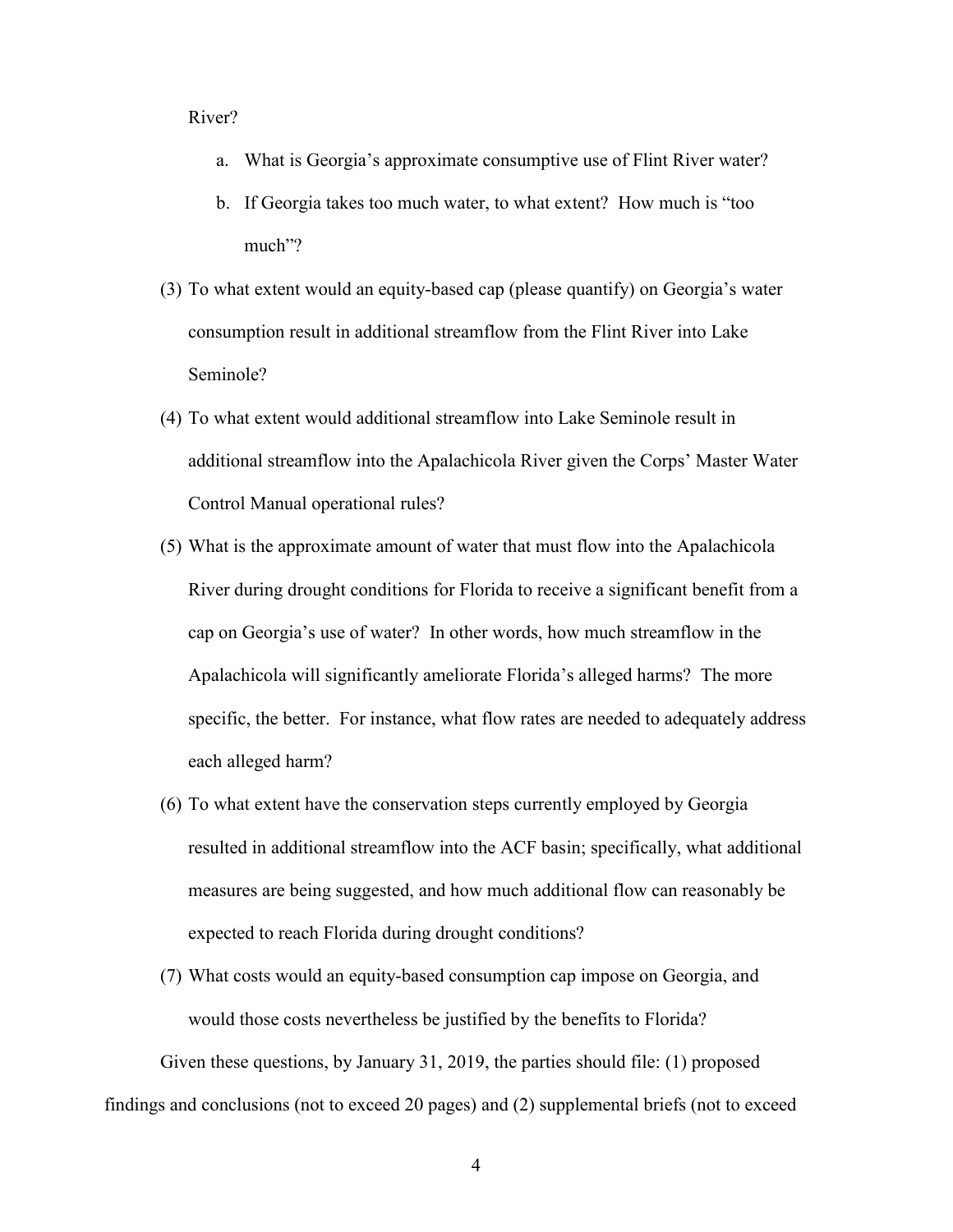40 pages). By February 28, 2019, the parties may file response briefs (not to exceed 20 pages). The parties should cite record testimony and evidence in these pleadings. All text must be double-spaced, but quotations more than two lines long may be indented and singlespaced, and headings and footnotes may be single spaced. Font size should be 13-point type.

The Special Master has considered Florida's position that the existing record is insufficient (and additional discovery is needed) to resolve (1) whether an equity-based cap on Georgia's consumption would significantly increase the streamflow from the Flint River into Florida's Apalachicola River, and (2) whether the amount of extra water that reaches the Apalachicola River would significantly redress Florida's alleged harms. Jt. Memo. at 18–23. To that end, Florida seeks to supplement its case with more recent evidence of Georgia's water consumption particularly for agricultural uses, the effect of the Corps' Revised Master Manual (finalized in 2017) and any reasonable modifications the Corps might make, and additional information about oyster declines experienced in subsequent years when average flow was relatively high. Id. at  $21-22$ .

Given the voluminous record in the case resulting from virtually unlimited discovery and a lengthy trial, additional discovery will only lengthen the proceedings, delay the outcome, and increase litigation costs. There is ample evidence in the record pertaining to Georgia's water use in the ACF basin, see, e.g., Updated Pre-Filed Direct Testimony of Dr. Hornberger; Pre-Filed Direct Testimony of Dr. Lettenmaier, and Florida has not explained why a material change since 2016 appears likely. See Jt. Memo. at 22. As for the effect of the revised manual, both the prior Special Master and the United States indicated that the revised manual was unlikely to change relevant flow conditions. Brief for United States as Amicus Curiae at 12, Florida, 138 S. Ct. 2502; Prior Special Master's Report at 45–46. Evidence on potential reasonable modifications to the manual would be entirely speculative